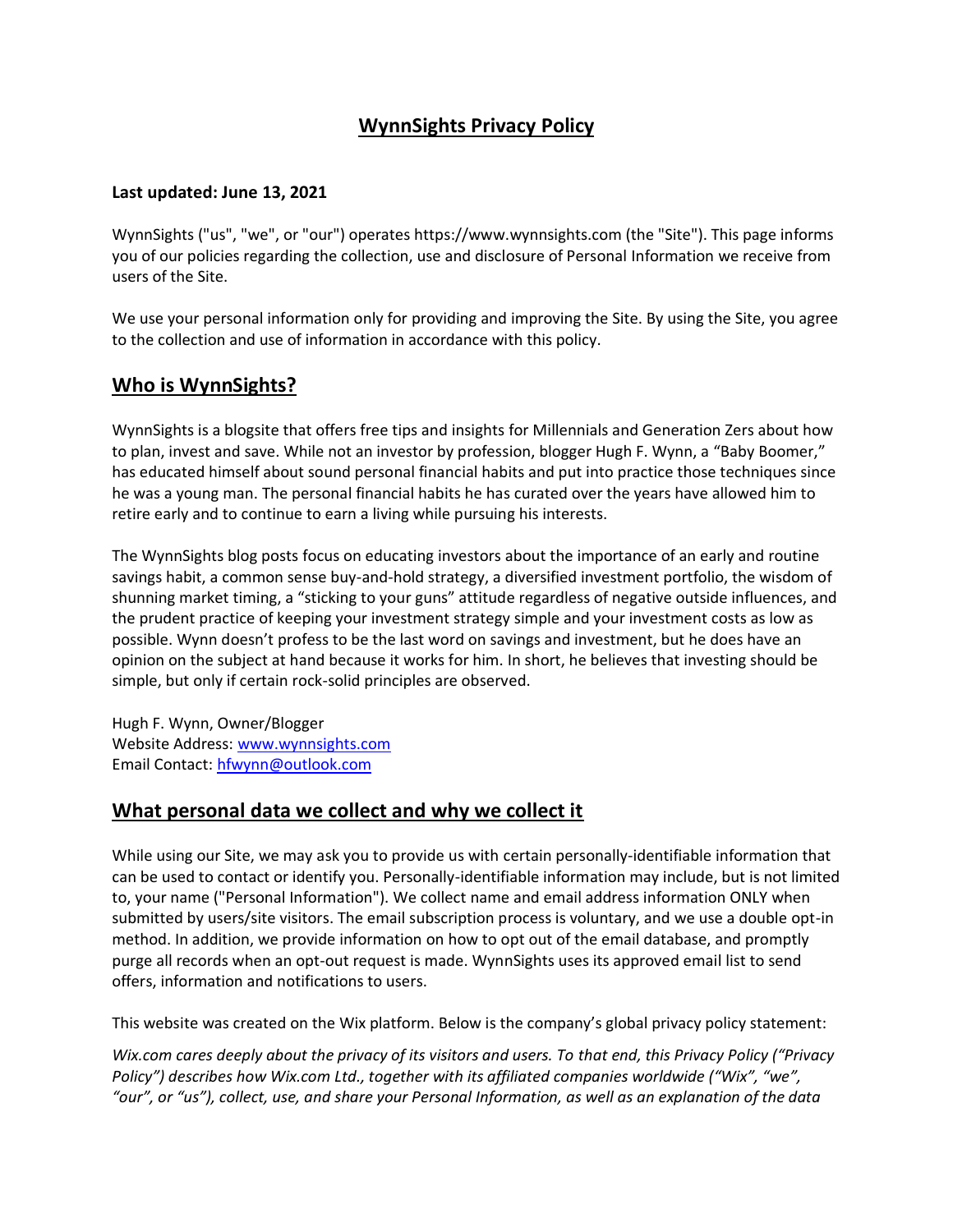*rights you may have in that Personal Information. This Privacy Policy applies to all Wix users, including unregistered visitors, registered users, and premium users (collectively, "Users", "you", or "your"), and to all Wix services, including our websites (including and any of its subdomains, the "Website"), web applications ("Wix Apps"), mobile applications ("Mobile Apps"), and related services (collectively, the "Services"). This Privacy Policy is not intended to override the terms of any contract you have with us, nor any rights you may have under other applicable data privacy laws.*

*Prior to accessing or using our Services, please read this policy and make sure you fully understand our practices in relation to your Personal Information. If you read and fully understand this Privacy Policy, and remain opposed to our practices, you must immediately leave and discontinue all use of any of our Services. If you have any questions or concerns regarding this policy, please contact us at* [privacy@wix.com](mailto:privacy@wix.com)

#### **For additional information about Wix's privacy policy, go to <https://www.wix.com/about/privacy>**

#### **Comments**

When visitors leave comments on the WynnSights website, we collect the data shown in the comments form, and also the visitor's IP address and browser user agent string to help spam detection.

#### **Media**

If you upload images to the website, you should avoid uploading images with embedded location data (EXIF GPS) included. Visitors to the website can download and extract any location data from images on the website.

### **Contact forms**

WynnSights utilizes a contact form on its CONTACT webpage. A person's name and email address (personal data) is captured when he/she submits a contact form. That information is kept until he/she requests to unsubscribe from the WynnSights subscriber list, or at such time that the blogsite is discontinued. However, while the contact information is in the database, WynnSights WILL NOT use the information for marketing purposes.

### **Cookies**

Cookies are files with small amount of data, which may include an anonymous unique identifier. Cookies are sent to your browser from a web site and stored on your computer's hard drive.

Like many sites, we use "cookies" to collect information. You can instruct your browser to refuse all cookies or to indicate when a cookie is being sent. However, if you do not accept cookies, you may not be able to use some portions of our Site.

If you leave a comment on our Site you may opt-in to saving your name, email address and website in cookies. These are for your convenience so that you do not have to fill in your details again when you leave another comment. These cookies will last for one year.

If you have an account and you log in to this Site, we will set a temporary cookie to determine if your browser accepts cookies. This cookie contains no personal data and is discarded when you close your browser.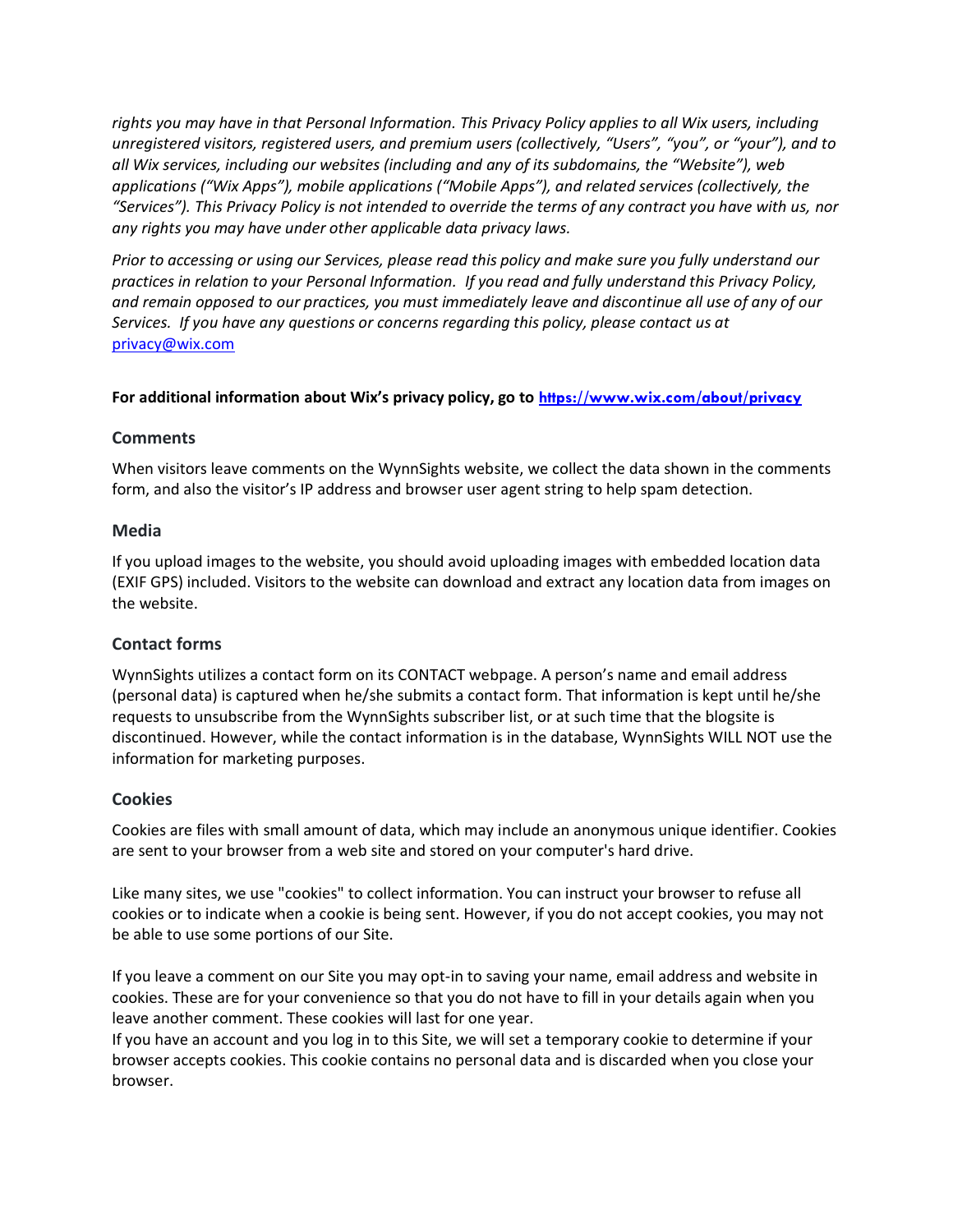When you log in, we will also set up several cookies to save your login information and your screen display choices. Login cookies last for two days, and screen options cookies last for a year. If you select "Remember Me", your login will persist for two weeks. If you log out of your account, the login cookies will be removed.

If you edit or publish an article, an additional cookie will be saved in your browser. This cookie includes no personal data and simply indicates the post ID of the article you just edited. It expires after 1 day.

### **Embedded content from other websites**

Articles on this site may include embedded content (e.g. videos, images, articles, etc.). Embedded content from other websites behaves in the exact same way as if the visitor has visited the other website.

These websites may collect data about you, use cookies, embed additional third-party tracking, and monitor your interaction with that embedded content, including tracking your interaction with the embedded content if you have an account and are logged in to that website.

### **Analytics/Log Data**

Like many site operators, we collect information that your browser sends whenever you visit our Site ("Log Data").

This Log Data may include information such as your computer's Internet Protocol ("IP") address, browser type, browser version, the pages of our Site that you visit, the time and date of your visit, the time spent on those pages and other statistics.

In addition, we may use third party services such as Google Analytics that collect, monitor and analyze this information. The Google Analytics Privacy Policy can be found at<https://policies.google.com/privacy>

### **Who we share your data with**

WynnSights does not share any personal data with anyone.

### **How long we retain your data**

If you leave a comment, the comment and its metadata are retained indefinitely. This is so we can recognize and approve any follow-up comments automatically instead of holding them in a moderation queue.

### **What rights you have over your data**

If you have left comments on this Site, you can request to receive an exported file of the personal data we hold about you, including any data you have provided to us. You can also request that we erase any personal data we hold about you. This does not include any data we are obliged to keep for administrative, legal, or security purposes.

# **Where we send your data**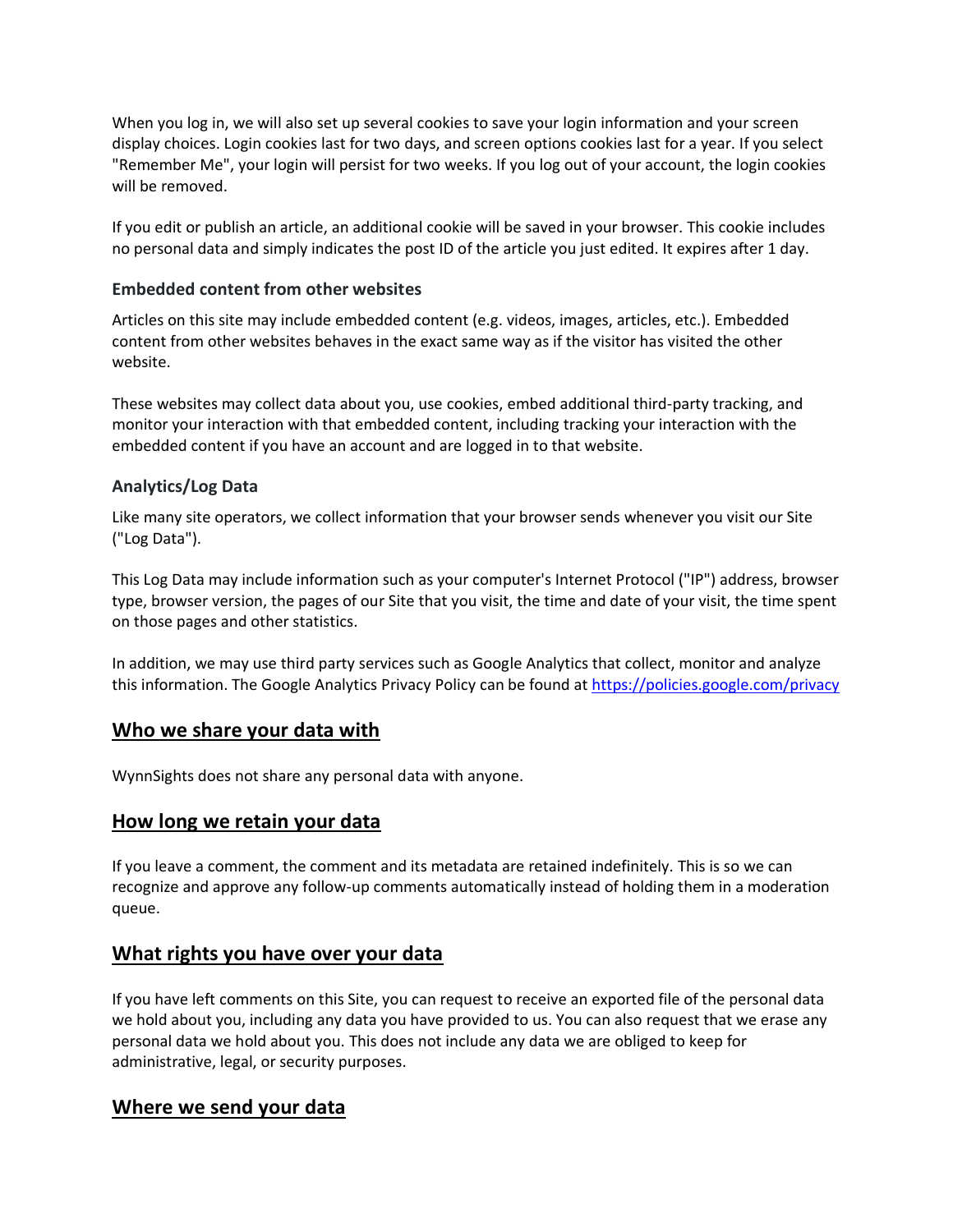Visitor comments may be checked through an automated spam detection service.

### **Your contact information**

Please contact us if you have privacy-specific concerns and we will get it resolved as quickly as possible!

### **How we protect your data**

The security of your personal information is important to us, but please remember that no method of transmission over the Internet, or method of electronic storage, is 100% secure. While we strive to use commercially acceptable means to protect your Personal Information, we cannot guarantee its absolute security

We utilize at two-factor authentication; and measures such as staff training in data protection.

# **What third parties we receive data from**

#### **YouTube**

Our website may use videos from YouTube, which is operated by Google. The operator of the pages is YouTube LLC, 901 Cherry Ave., San Bruno, CA 94066, USA. If you visit one of our pages featuring a YouTube video, a connection to the YouTube servers is established. Here the YouTube server is informed about which of our pages you have visited.

If you're logged in to your YouTube account, YouTube allows you to associate your browsing behavior directly with your personal profile. You can prevent this by logging out of your YouTube account.

YouTube is used to help make our website appealing. This constitutes a justified interest pursuant to Art. 6 (1) (f) DSGVO.

Further information about handling user data, can be found in the data protection declaration of YouTube under [https://www.google.de/intl/de/policies/privacy.](https://www.google.de/intl/de/policies/privacy)

#### **Vimeo**

Our website uses features provided by the Vimeo video portal. This service is provided by Vimeo Inc., 555 West 18th Street, New York, New York 10011, USA.

If you visit one of our pages featuring a Vimeo plugin, a connection to the Vimeo servers is established. Here the Vimeo server is informed about which of our pages you have visited. In addition, Vimeo will receive your IP address. This also applies if you are not logged in to Vimeo when you visit our plugin or do not have a Vimeo account. The information is transmitted to a Vimeo server in the US, where it is stored.